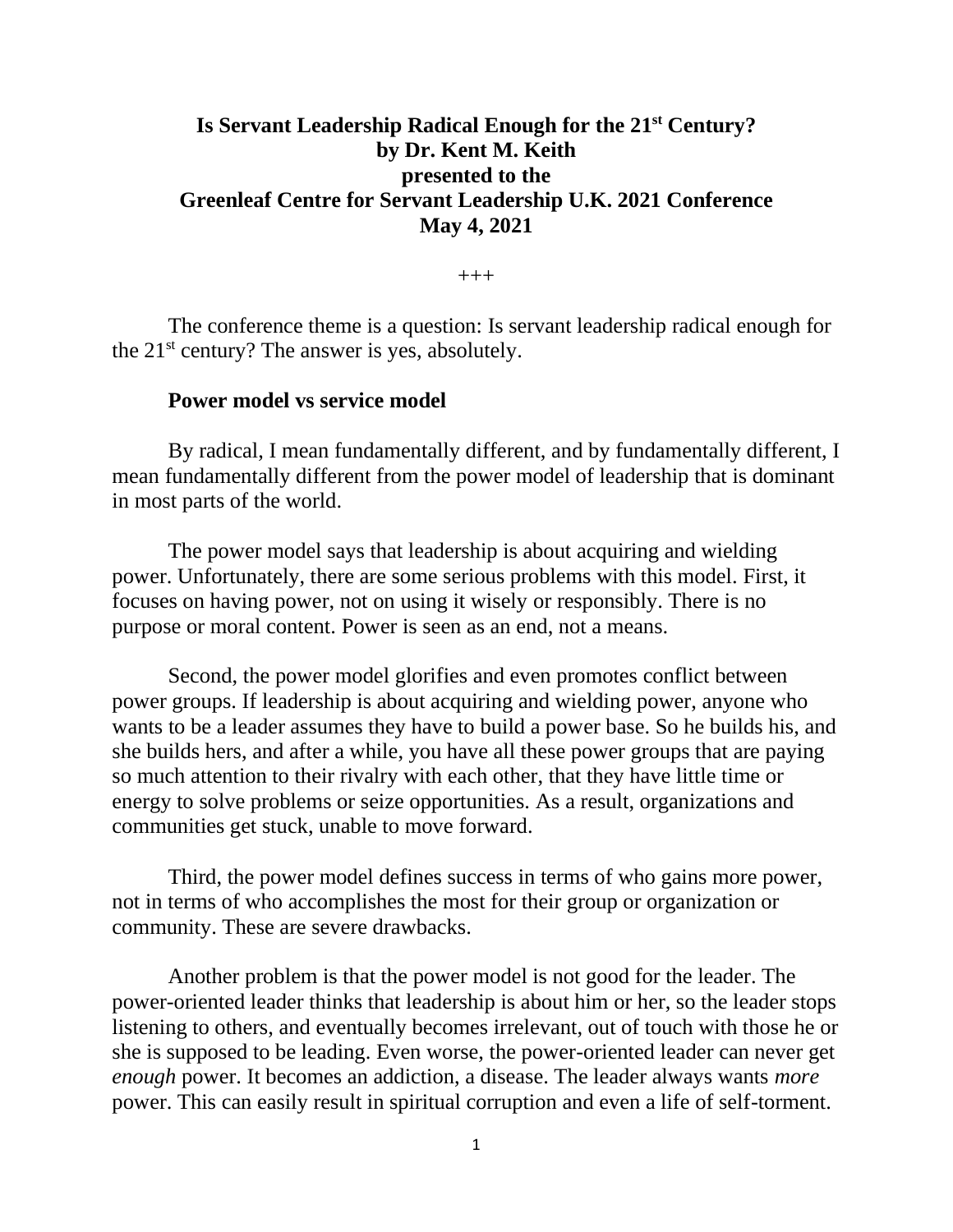For power-oriented leaders, power is self-justifying. Power is the end they seek. That is why leaders who live the power model are not very effective in meeting human needs or making life better for others. It's not what they are trying to do. It's not their focus. It's not what they care about. Often, they can gain and maintain power while being remarkably indifferent to the needs of others. In fact, a power-oriented leader may feel justified in making life *worse* for a lot of people, so long as he or she gains and maintains power.

The problems we will be facing in the coming decades are going to be very large. With climate change, we will be facing major migrations due to the rise in sea levels, and changes in food-growing regions due to changes in temperatures. We will need tremendous innovation if we are to combat climate change with zerocarbon alternatives. And if we continue to cut down natural habitats, more people will come in contact with animals that are reservoirs for harmful viruses, and we are likely to have more pandemics. Meanwhile, the rise of China and India in world politics and economics will result in new international competition and will require new relationships and agreements. And then there are religious differences that can continue to result in conflict and violence. All of these factors will have local, national, and international impacts. Organizations will need to learn how to navigate and succeed in the face of these very large challenges.

The power model of leadership isn't good enough to meet this difficult future. We need a model of leadership that works better. We need the service model of leadership. The service model is not about acquiring and wielding power, it is about making a positive difference in the lives of others. Those who live the service model of leadership are often called servant leaders.

#### **What is servant leadership?**

So what is servant leadership? Servant leadership is a philosophy of leadership that is based on the desire to serve others. It is ethical, practical, and meaningful. It is ethical because it is about serving people, not using people. It is practical because servant-leaders get results. And it is meaningful because identifying and meeting the needs of others is a meaningful way to live and lead.

A servant leader does not ask, "How can I get power? How can I make people do things?" The servant leader asks, "What do people need? How can I help them to get it? What does my organization need to do? How can I help my organization to do it?" Thus, rather than embarking on a quest for personal power, the servant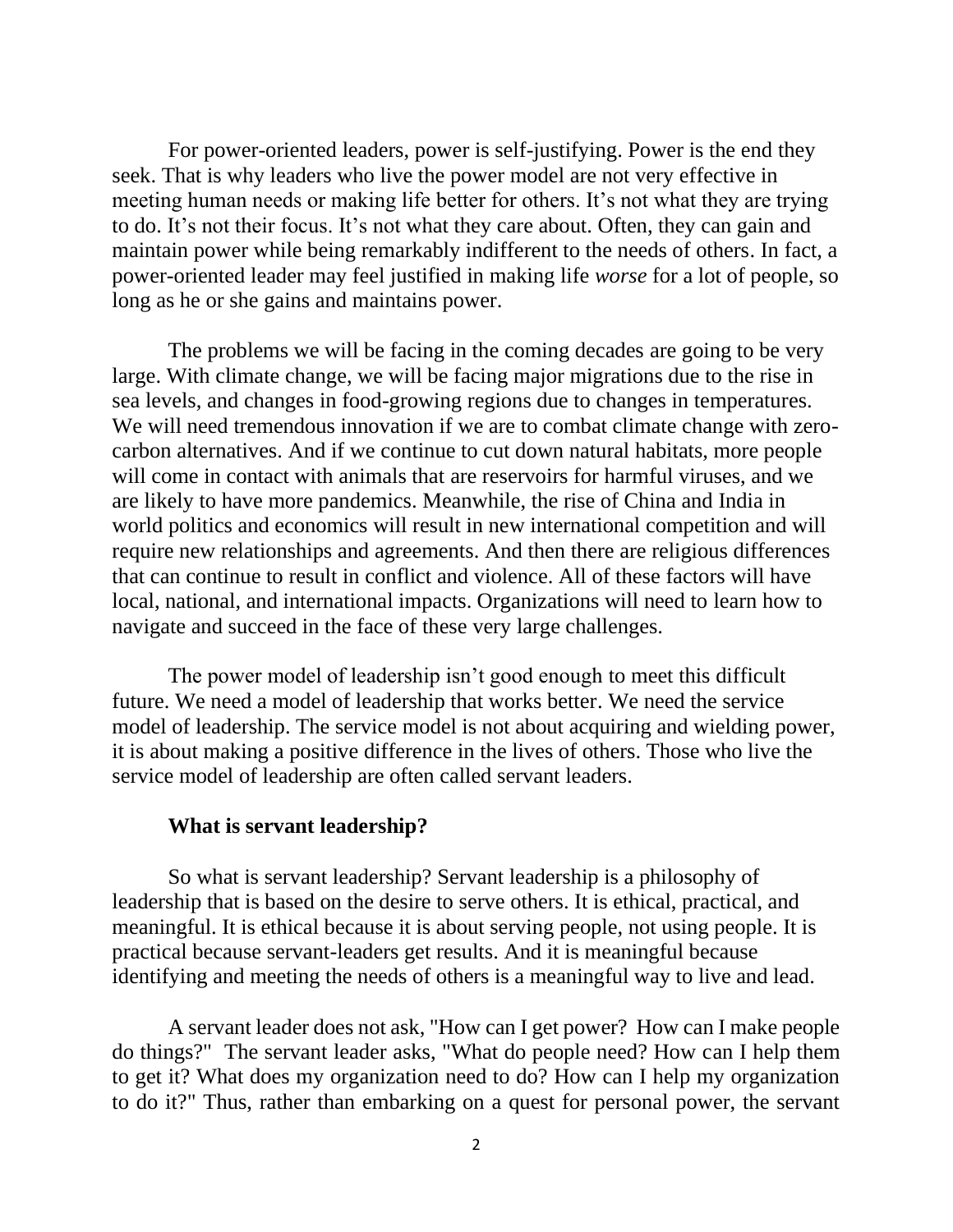leader embarks on a quest to identify and meet the needs of others. Servant leaders identify and meet the needs of their colleagues so they can perform at their highest levels. And they identify and meet the needs of whomever their organization serves— customers, clients, patients, members, students, or citizens. As a result, colleagues perform well, and customers get what they need.

By the way, servant leaders *can* exercise power, but power is not their goal. They see power as a tool, and they don't use power very often. On the rare occasions in which they must exercise power, they exercise it *with* others, not *over* others, and they exercise it to *serve and protect* others, not to benefit themselves personally.

The idea that leaders should serve others is an idea that goes back thousands of years and can be found in a number of traditions. However, there is a modern servant leadership movement. It was launched in the United States by a businessman, Robert Greenleaf. Greenleaf worked for AT&T from 1926 to 1964, during a time in which AT&T was one of the largest companies in the world. He became involved in teaching, training, and personnel assessment. Eventually, he became AT&T's Director of Management Research. It was his job to train and educate the senior leaders of this huge corporation. What he concluded after thirtyeight years of experience was that the most effective leaders were focused on serving others.

Robert Greenleaf coined the words "servant-leader" and "servant leadership" in his classic essay, *The Servant as Leader*, first published in 1970. This is how Greenleaf defined the servant leader in that essay:

The servant-leader *is* servant first… It begins with the natural feeling that one wants to serve, to serve *first*. Then conscious choice brings one to aspire to lead. That person is sharply different from one who is *leader* first, perhaps because of the need to assuage an unusual power drive or to acquire material possessions… The difference manifests itself in the care taken by the servant-first to make sure that other people's highest priority needs are being served.

This is not about being weak or servile. This is about paying attention to the needs of others. It's also about growing people.

Greenleaf said that whatever business we are in, our most fundamental business should be the business of growing people. He said that the best test of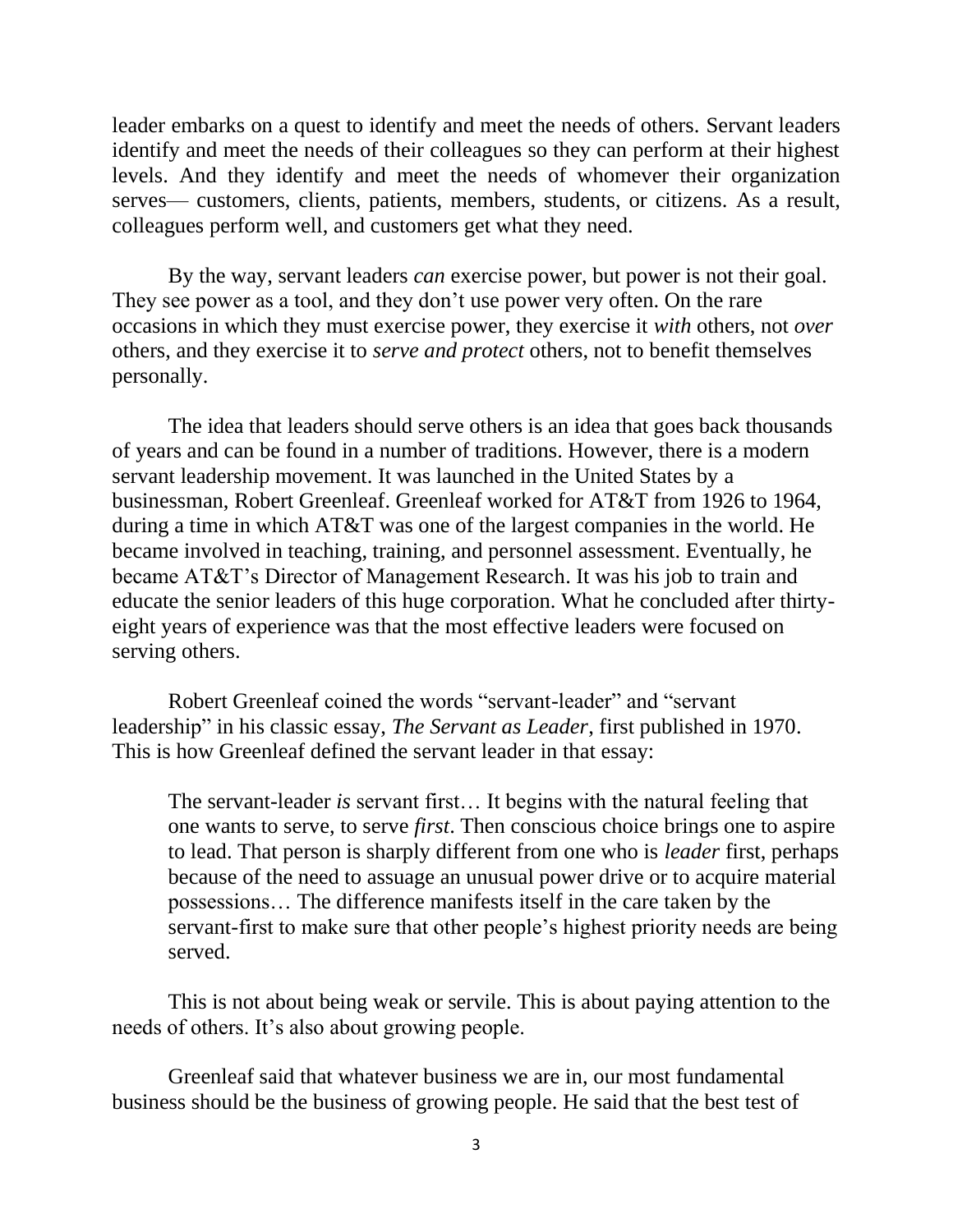servant leadership is this: "Do those served grow as persons? Do they, *while being served*, become healthier, wiser, freer, more autonomous, more likely themselves to become servants?"

Growing people is a triple win. When people grow, they benefit personally and professionally. Also, when they grow, the capacity of the organization grows. When the capacity of the organization grows, it can do things better, or do things it was never able to do before. Individuals benefit, the organization benefits, and those served benefit.

Greenleaf was also concerned about the impact that a leader's decisions have on the least privileged. He asked: *"And*, what is the effect on the least privileged in society? Will they benefit or at least not be further deprived?"

Greenleaf believed that modern institutions could build a better society for all of us if they truly served people. In his second essay, *The Institution as Servant*, he said:

This is my thesis: caring for persons, the more able and the less able serving each other, is the rock upon which a good society is built. Whereas, until recently, caring was largely person to person, now most of it is mediated through institutions— often large, complex, powerful, impersonal; not always competent; sometimes corrupt. If a better society is to be built, one that is more just and more loving, one that provides greater creative opportunity for its people, then the most open course is to *raise both the capacity to serve and the very performance as servant* of existing major institutions by new regenerative forces operating within them.

For Greenleaf, the ultimate goal was to make the world a better place. Servant-leaders help their organizations to become servant-institutions, and those servant-institutions truly serve their employees, customers, business partners, communities, and society as a whole.

I think it is significant that Greenleaf's ideas about servant leadership grew out of his experience in the world of business. During his career at AT&T, he was dealing with practical issues in one of the world's largest companies. He saw servant leadership as the best way to get things done. It wasn't a philosophy developed in a think tank or an ivory tower. It wasn't an abstract idea. It arose from the daily reality he experienced in a large, competitive business.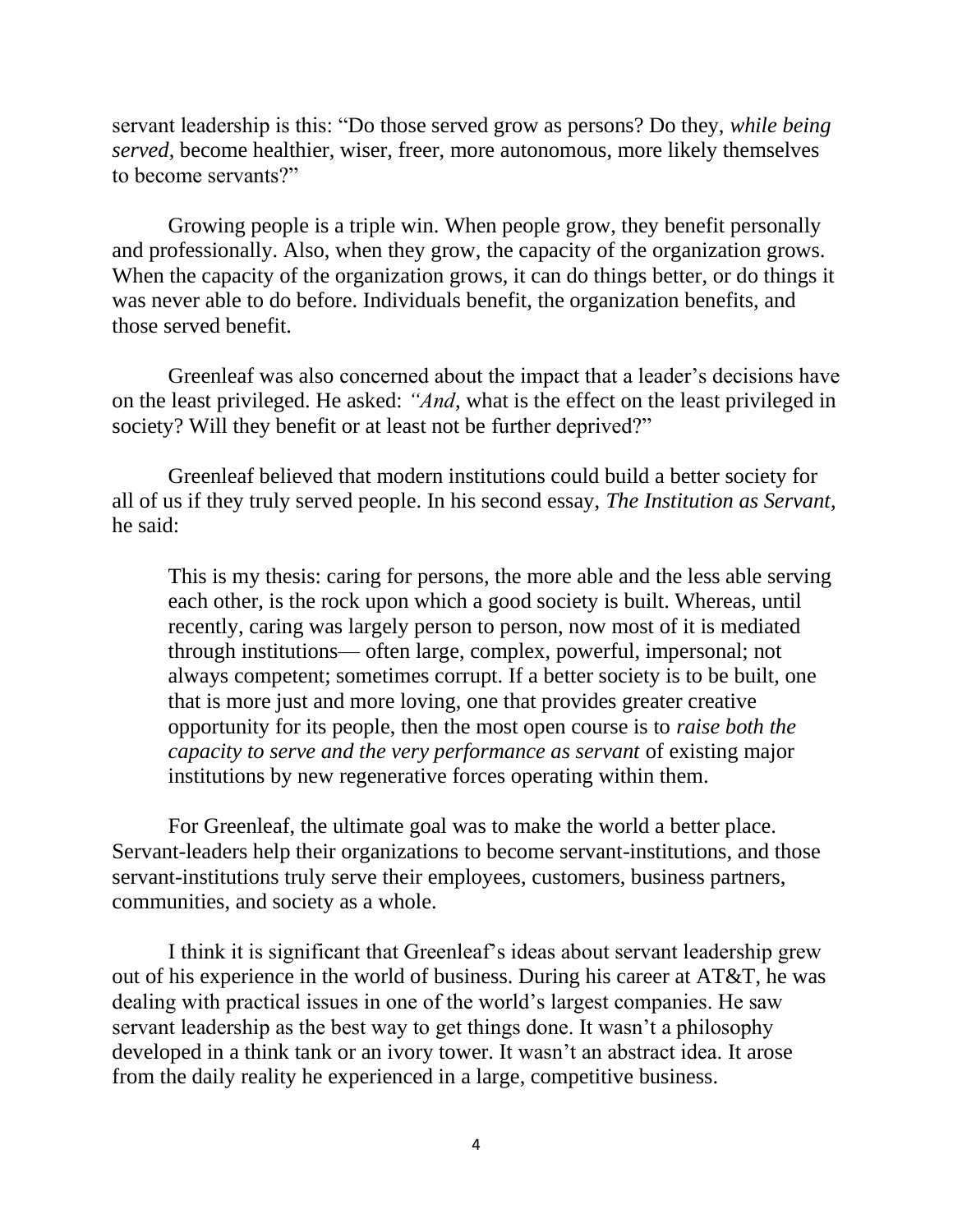Today, servant leadership principles are being applied in the public, private, nonprofit, military, and academic sectors. As a result, we have anecdotal evidence about how it works. In addition, leadership scholars have been conducting empirically rigorous studies of servant leadership in the workplace. The results have been very positive.

For example, research has shown that servant leaders facilitate effective teamwork. Servant leaders promote open and problem-driven communication. Servant-leaders may inspire followers to serve the community in which the organization is embedded. Servant leadership has been shown to be positively related to employee job satisfaction. Recently, Dr. Bob Liden, a professor of management at the University of Illinois at Chicago, conducted research on 147 small to medium-sized companies in South Korea that showed that as servant leadership goes up, profits go up.

So, anecdotal evidence and empirical research demonstrate that servant leadership works. But *why* does it work? Well, why *wouldn't* it work? Think about it. Servant leaders identify and meet the needs of others. They identify and meet the needs of their colleagues so they can perform at their highest levels. They identify and meet the needs of their customers so that they are truly served. Colleagues perform well, and customers get what they need. Why wouldn't that work? At the most fundamental level, it's pretty simple.

#### **Why we need servant leadership in the 21st century**

Looking ahead, there are a number of reasons that we will need more servant leadership during the remainder of the 21<sup>st</sup> century. Let me focus on just three reasons. First, people led by servant leaders perform at higher levels. Second, people led by servant leaders are more creative. Third, servant leaders take into account a broader range of stakeholders, and that helps them to be more successful.

## *Higher Levels of Performance*

First, people led by servant leaders perform at higher levels. We are going to need higher levels of performance to meet the challenges of the coming decades.

Bob Liden, Sandy Wayne, Hao Zhao, and David Henderson published the result of their research in an article in *The Leadership Quarterly* in 2008. They concluded that servant leadership may enhance both job performance and commitment to the organization.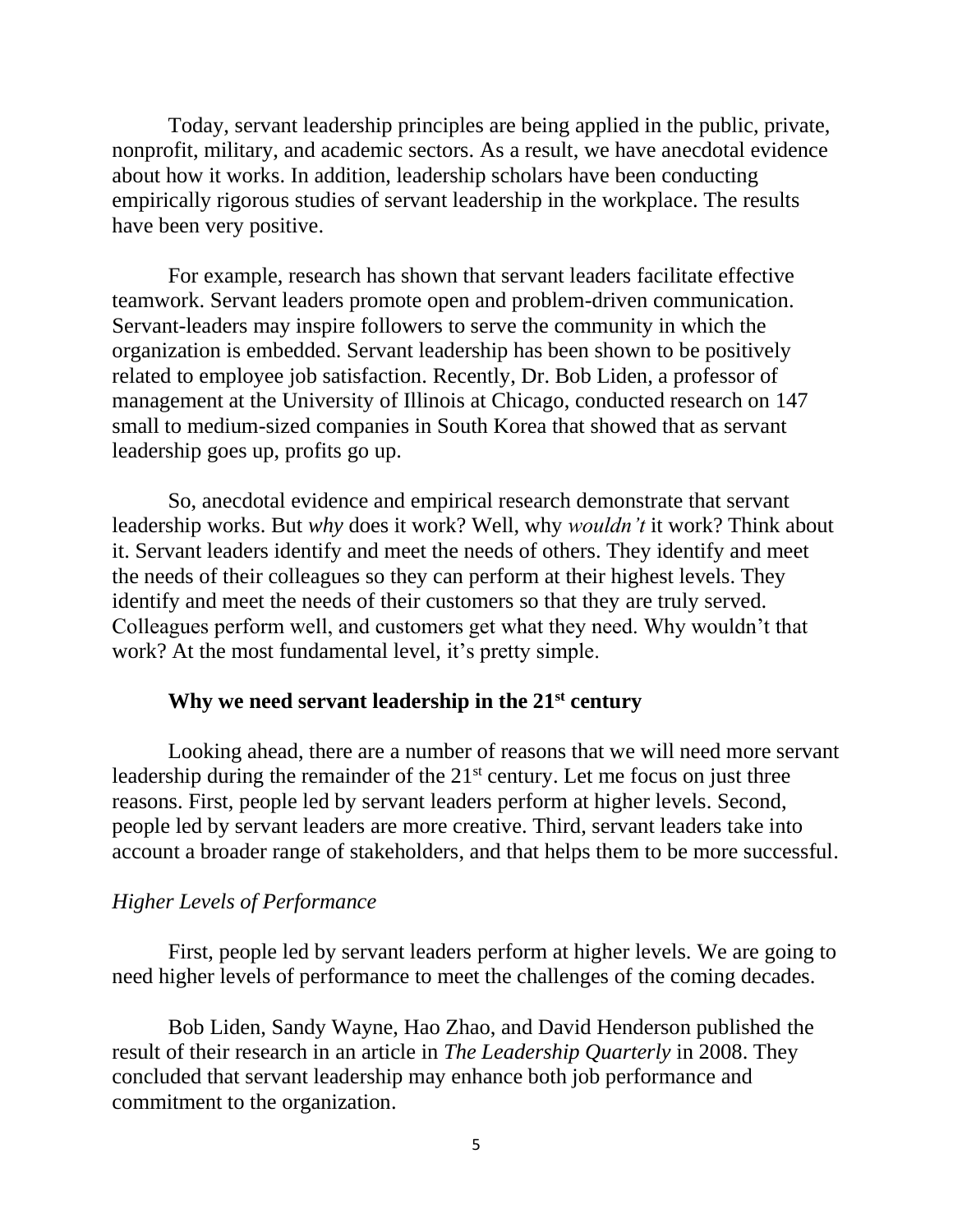Research by Mark Ehrhart that was published in *Personnel Psychology* in 2004, and research by Fred Walumbwa, Chad Hartnell, and Adegoke Oke that was published in the *Journal of Applied Psychology* in 2010, described how servant leaders encourage positive organizational citizenship behaviors. Basically, servant leaders establish a fair workplace and create a service climate at work. The result is that employees are willing to give back. They reciprocate with organizational citizenship behaviors that help to get the work done. They go beyond their job descriptions by pitching in to do whatever needs doing.

This willingness to "pitch in to get the work done" is exceptionally important in light of the problem of employee disengagement. I think that this is one of the most extraordinary facts of organizational life— the fact that so many employees are disengaged. Employee disengagement greatly reduces organizational productivity.

The Gallup organization surveys employees worldwide, and divides them into three groups. "Engaged" employees work with passion and feel a proud connection to their company. They drive innovation and move the organization forward. "Not engaged" employees are essentially "checked out." They're sleepwalking through their workday, putting time— but not energy or passion into their work. "Actively disengaged" employees aren't just unhappy at work; they're busy acting out their unhappiness. Every day, these workers undermine what their engaged coworkers accomplish.

Gallup has concluded that a majority of the global workforce is not engaged. Typically, their surveys indicate that fewer than 20% of employees are actively engaged, 60% are moderately engaged, and as many as 20% are actively *disengaged*, which means that they are working *against* the organization. Gallup points out that converting this group of employees into engaged workers is the most effective strategy that any organization can implement if it wants to increase performance and sustainable long-term growth.

Servant leaders know how to engage employees. They treat people with respect. They listen to people, they include people, and they share information with people. They pay attention to what their colleagues need, and they help their colleagues to grow.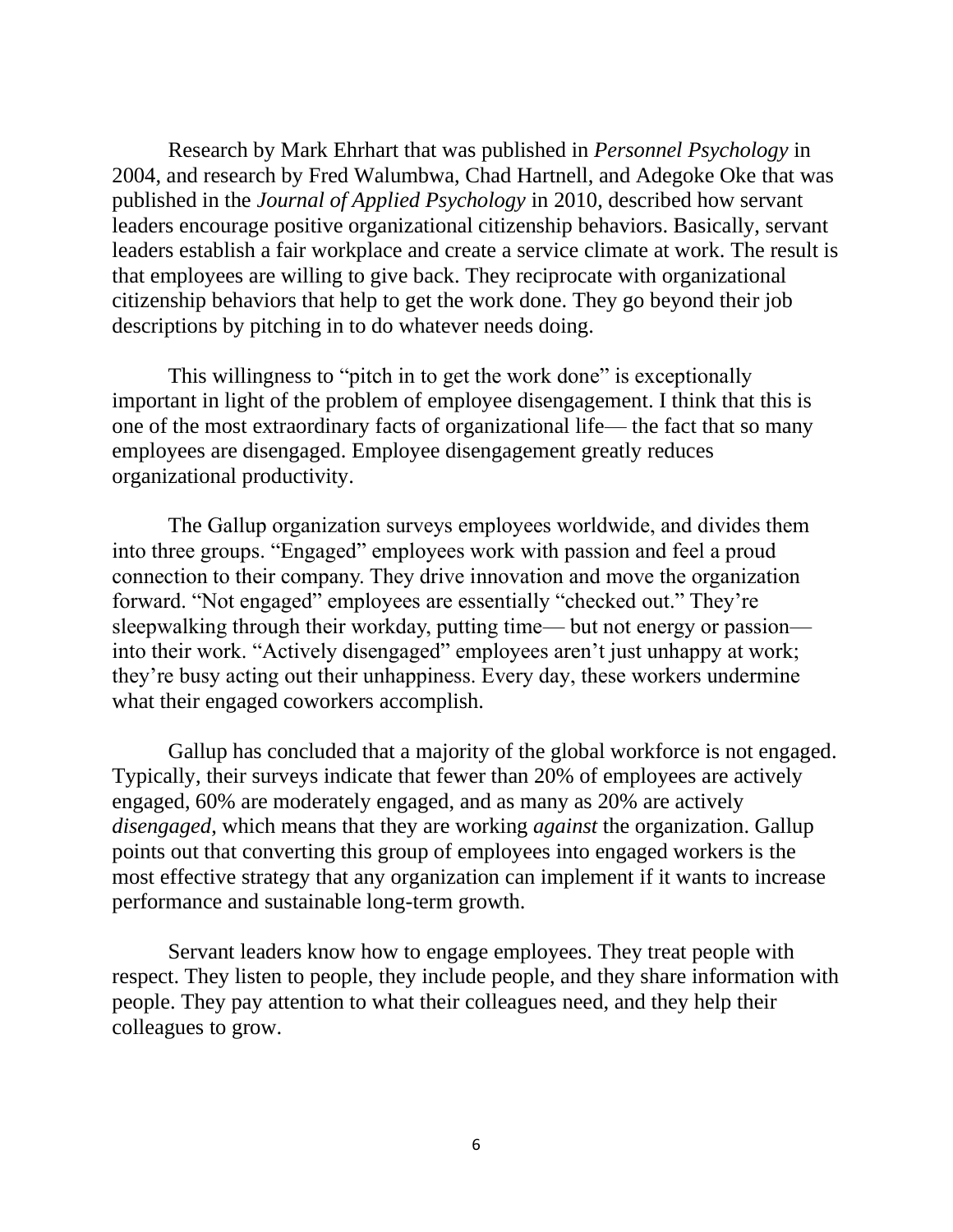Joe Patrnchak provides us with an example. He tells the story of how he applied servant leadership principles at the Cleveland Clinic to improve employee engagement and patient satisfaction.

The Cleveland Clinic is rated as one of the top healthcare systems in the United States in multiple categories. In 2017, the Cleveland Clinic's operating [revenue](https://en.wikipedia.org/wiki/Revenue) was \$8.4 billion. It had 7.6 million patient visits and more than 229,000 admissions. As of 2019, it had 67,500 employees, including over 17,000 registered nurses and advanced practice providers, and over 4,520 physicians and scientists in 140 specialties.

Joe Patrnchak introduced servant leadership principles at the Cleveland Clinic while serving as Chief Human Resources Officer from 2007 to 2013. His basic premise was that "if you want people to thrive you need to create a great place for them to work and grow." A survey on employee engagement showed engagement was low, and a survey of patient satisfaction showed clinical results were superior but the overall patient experience was only average. Those surveys gave Joe the leverage he needed to generate the desire for change.

Among other things, the Cleveland Clinic's leaders adopted the slogan "we are all caregivers." The "Cleveland Clinic Experience" was launched to bring together caregivers from different functions and levels. Servant leadership was introduced as the leadership model, and within two years, 3,000 leaders were trained. New programs were established, including the Adoption Assistance Benefit, Caregiver Hardship Program, Tuition Reimbursement Program, and the School at Work Program. The Caregiver Wellness Program provided free access to Weight Watchers and Curves. Over 12,500 employees participated in those programs and lost a total of 75,000 pounds, saving the clinic \$78 million in healthcare costs.

The results were not immediate. Joe didn't begin to see results until two years after he started the new programs and initiatives. However, after five years, the ratio of "engaged" to "actively disengaged" employees had changed from 2.5 to 1 in 2008 to a world-class 10.5 to 1 in 2013. Patient satisfaction improved just as dramatically. Joe improved employee engagement by growing people and building a stronger community at work.

Greenleaf emphasized the importance of community in his classic essay, *The Servant as Leader*. He believed that we need to rediscover vital lost knowledge about how to live in community. He said that without participating in community,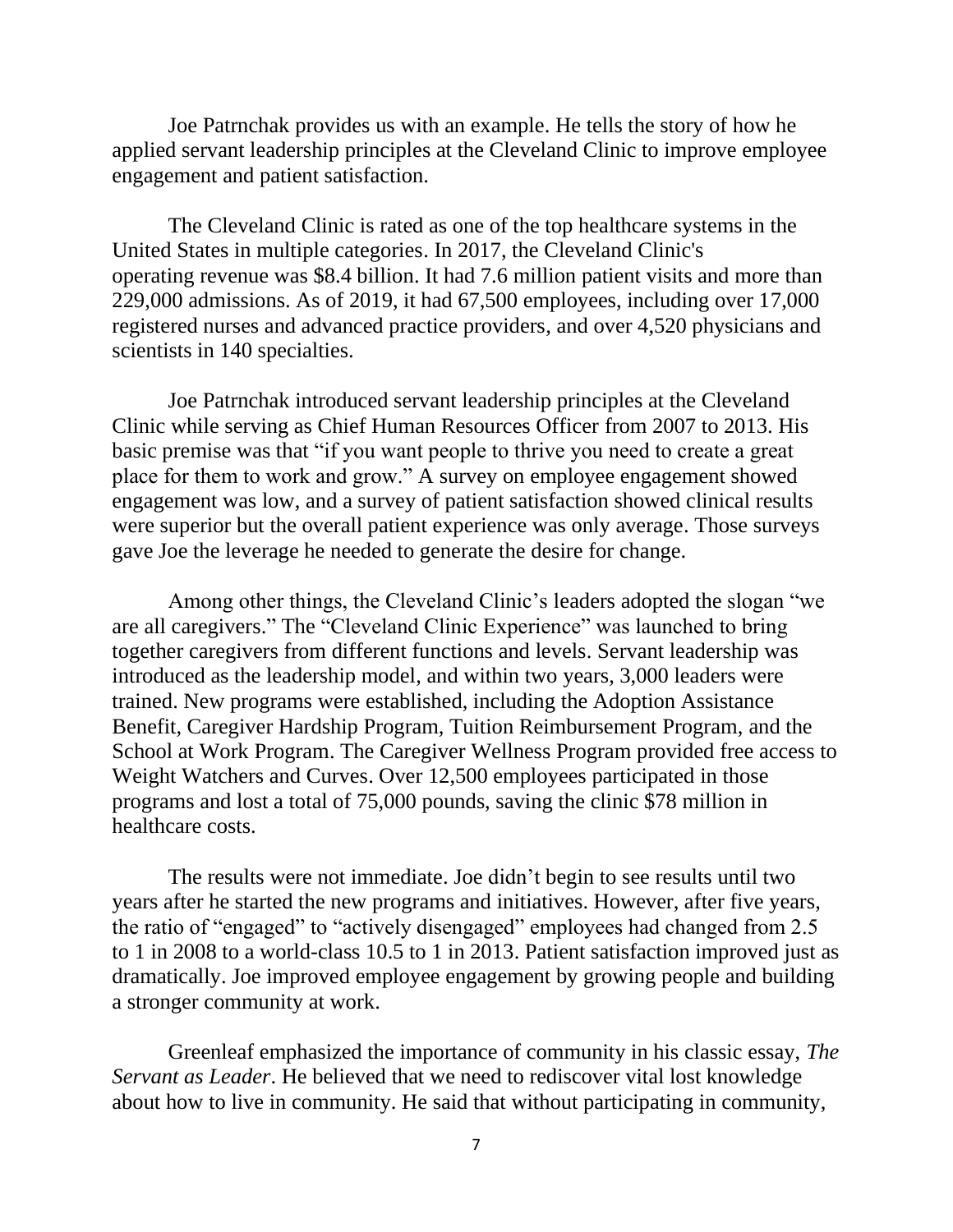it is difficult to learn trust, respect, and ethical behavior. The love that grows from participation in a community can be exported to businesses, churches, governments, and schools so that they can become communities as well. All that we need to rebuild community is enough servant leaders who are willing to show the way.

Management professor Henry Mintzberg has pointed out that we need communities at work. He said that a crisis deeper than any economic crisis is the depreciation of communities within companies. There has been a decrease in people's sense of belonging to, and caring for, something larger than themselves. Mintzberg says that community is 'the social glue that binds us together for the greater good.' Our organizations need to be communities in which people are engaged, committed to one another, and committed to the organization and its work.

When people belong to a community at work, they support each other in getting the work done. Simon Sinek describes this kind of support in his book, *Leaders Eat Last: Why Some Teams Pull Together and Others Don't.* Sinek talks about the importance of creating a Circle of Safety at work. He says:

By creating a Circle of Safety around the people in the organization, leadership reduces the threats people feel inside the group, which frees them up to focus more time and energy to protect the organization from the constant dangers outside and seize the big opportunities."

Sinek says that in a Circle of Safety:

…we feel valued by our colleagues and we feel cared for by our superiors. We become absolutely confident that the leaders of the organization and all those with whom we work are there for us and will do what they can to help us succeed... When the Circle is strong and that feeling of belonging is ubiquitous, collaboration, trust and innovation result.

So servant leaders can increase performance by engaging employees, and one way they can do that is by building the organization's community, a community that provides a Circle of Safety.

Servant leaders also increase performance by focusing on motivation and meaning at work. Motivation and meaning can have a very large, positive impact on performance and productivity.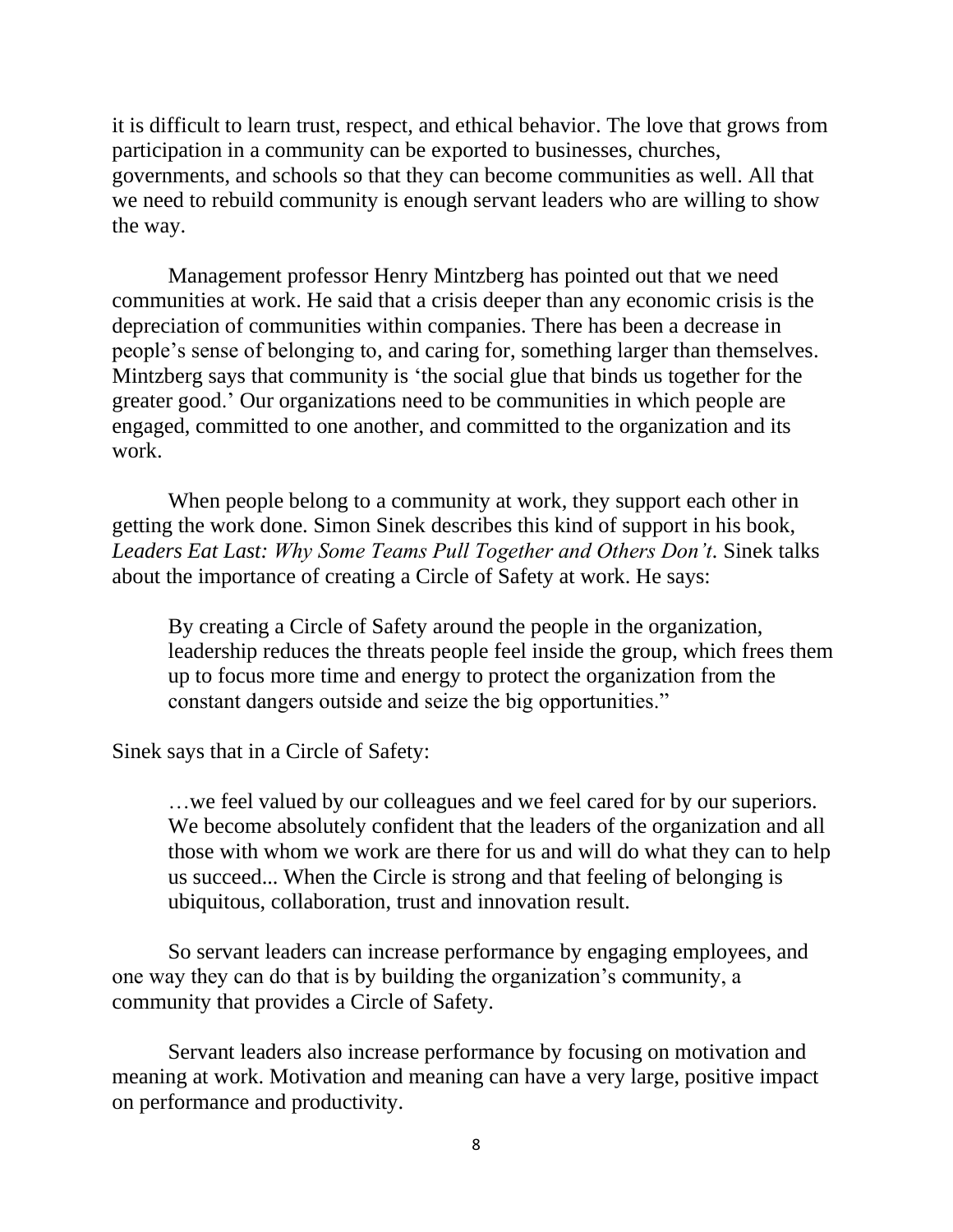We all know the difference between extrinsic and intrinsic motivation. Extrinsic motivation is about what you *have* to do, not what you *want* to do. The task needs to be done, but it is not something that you really want to do. Managers therefore offer incentives or threats of punishment to get the task done. They tell people that if you do *this*, you will get *that.* And *that* is a reward not related to the work itself.

Intrinsic motivation is the opposite. It is about what you *want* to do, not what you *have* to do. People are intrinsically motivated when they do something because it is fun, interesting, fulfilling, or meaningful. When you are intrinsically motivated, the work itself is your reward.

Dr. Kenneth W. Thomas and his colleagues spent many years studying motivation at work. In his book, *Intrinsic Motivation at Work: Building Energy and Commitment*, Dr. Thomas identified a sense of meaning as an important intrinsic reward.

Meaningful work was central to Greenleaf's business ethic. Greenleaf said:

…the work exists for the person as much as the person exists for the work. Put another way, the business exists as much to provide meaningful work to the person as it exists to provide a product or service to the customer.

How important is meaning at work? Dr. Catherine Bailey and Dr. Adrian Madden interviewed 135 people in the United Kingdom who work in a variety of occupations. They published their results in an article in the *MIT Sloan Management Review* titled "What Makes Work Meaningful—Or Meaningless." They said that the research shows that meaningfulness is more important to employees than *any other aspect of work*. It is more important to employees than pay and rewards, opportunities for promotion, or working conditions. Bailey and Madden said that meaningful work can be highly motivational, leading to improved employee performance, commitment, and satisfaction.

This makes sense. If you find meaning in your work and you are intrinsically motivated, it is likely that you will be more productive— you will be able to do more, and do it better, for longer. Dr. Adam Grant, a professor at the Wharton School, explored this issue in his research. He separated prosocial motivation and intrinsic motivation to study their effects, if any, on each other. He defined prosocial motivation as the desire to benefit or help others— to serve a greater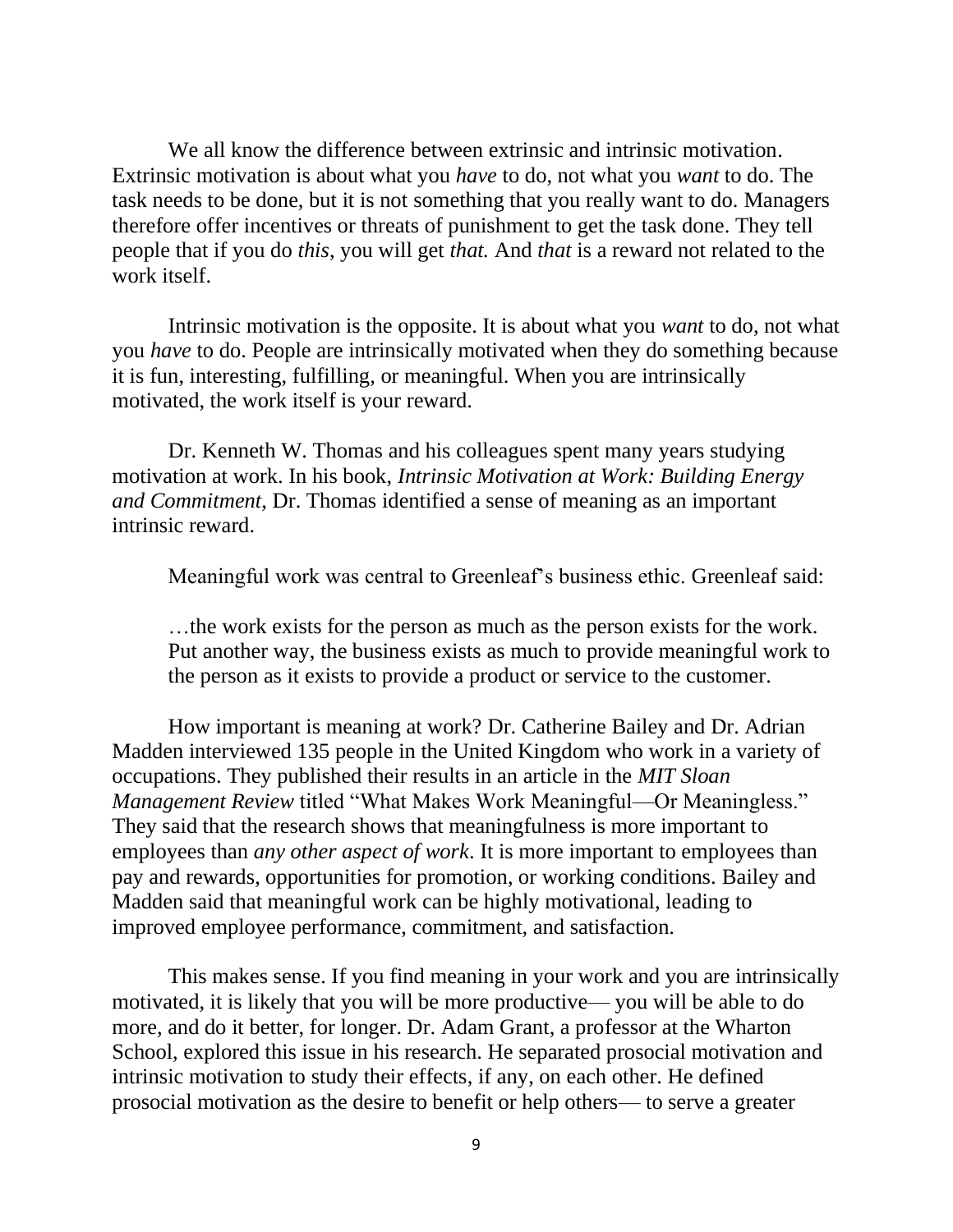purpose. He said that intrinsic motivation comes from interest in the work or the enjoyment of doing the work.

Dr. Grant studied 140 workers at a telephone call center and 58 employees at a fire department. He focused on the issues of persistence, performance, and productivity. Grant concluded that employees display higher levels of persistence, performance, and productivity when they experience prosocial motivation and intrinsic motivation together.

Dr. Grant's conclusion matches what Greenleaf said about servant leadership. Greenleaf said that servant leadership starts with the desire to serve, to benefit others. That's the prosocial motivation. Greenleaf also emphasized growth and meaning. That's the intrinsic motivation. When you put the two together, you get the result that Grant got in his research— higher levels of persistence, performance, and productivity.

Because meaning is so important, servant leaders do whatever they can to create an environment in which meaning is enhanced for their colleagues. Servant leaders are meaning-makers. They find meaning in the work of others and share that meaning with them. They also seek to redesign work to make it more meaningful.

One leader who focused on purpose and meaning as a way of lifting her colleagues and her company was Cheryl Bachelder. Bachelder was the CEO of Popeyes Louisiana Kitchen from 2007 to 2017. The restaurant chain had \$2.4 billion in sales and 2,187 restaurants in 27 countries. Sales and profits had been declining for years. But six years after Bachelder assumed leadership, the improvement was dramatic. Sales had climbed 25%, market share had grown from 14 to 21%, profitability was up by 40%, and the stock price was up 450%.

In her book, *Dare to Serve*, Bachelder said that one important step she took was to invite the company's leaders to develop a personal purpose that gave meaning to their work. She said that it was the leader's responsibility to bring purpose and meaning to the work of the organization. Popeyes conducted workshops that took team members through several exercises regarding their life experiences, values, strengths, and action plans. Bachelder said that the leaders at Popeyes who had an action plan for their personal purpose were having more impact on the business. She concluded that personal purpose leads to sustained superior performance.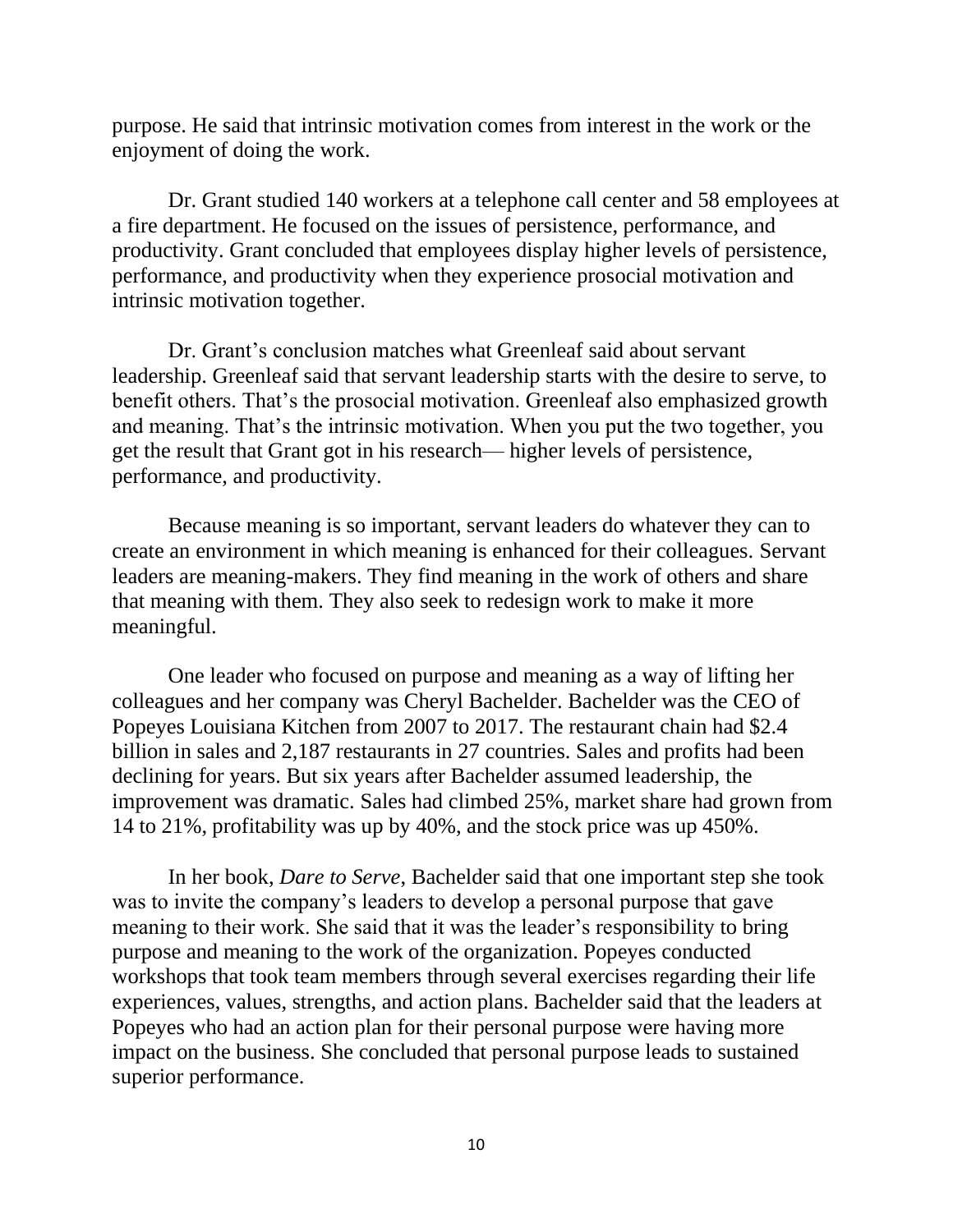So, this is the first reason we need servant leadership in the  $21<sup>st</sup>$  century. Servant leaders will improve performance in their organizations by engaging more employees, creating communities at work, and helping employees to find meaning so that they will be intrinsically motivated and perform at high levels.

#### *Creativity and innovation*

The second reason that we need servant leadership in the  $21<sup>st</sup>$  century is that servant leaders create conditions in which their employees are more creative. We will need lots of creativity and innovation to succeed in the future.

Employee creativity is influenced by the focus of their leaders. According to scholars, "prevention focus" is evoked by leaders when needs for security, attention to losses, or the fulfillment of duties and obligations are emphasized. By contrast, "promotion focus" is evoked by leaders when needs for growth, attention to gains, or the attainment of aspirations and ideals are emphasized. Individuals who are prevention focused tend to be more conservative and less open to creativity and innovation, whereas individuals who are promotion focused tend to exhibit "exploratory" behaviors, such as creativity and innovation. Servant leaders understand the need for structure and the fulfillment of duties, but they are promotion focused, encouraging creativity.

Mitchell Neubert, Michele Kacmar, Dawn Carlson, Lawrence Chonko, and James Roberts published an article in the *Journal of Applied Psychology* in 2008. They concluded that leaders who model servant leadership induce in employees a focus on nurturance, aspirations, and gains. Employees of servant-leaders were shown to be more helping and creative than those working with leaders who scored lower on servant leadership.

This is important because creativity will not only be a competitive advantage— it will be a *necessity* in the coming decades. Servant leaders will help their organizations to be flexible, adaptable, creative, and innovative during a future that will be characterized by significant turmoil.

#### *Including all stakeholders*

The third reason that we need servant leadership in the  $21<sup>st</sup>$  century is that servant leaders typically look beyond their organizations and take into account a broad range of stakeholders. Greenleaf said that an organization should care about everyone it touches— employees, customers, creditors, shareholders, members,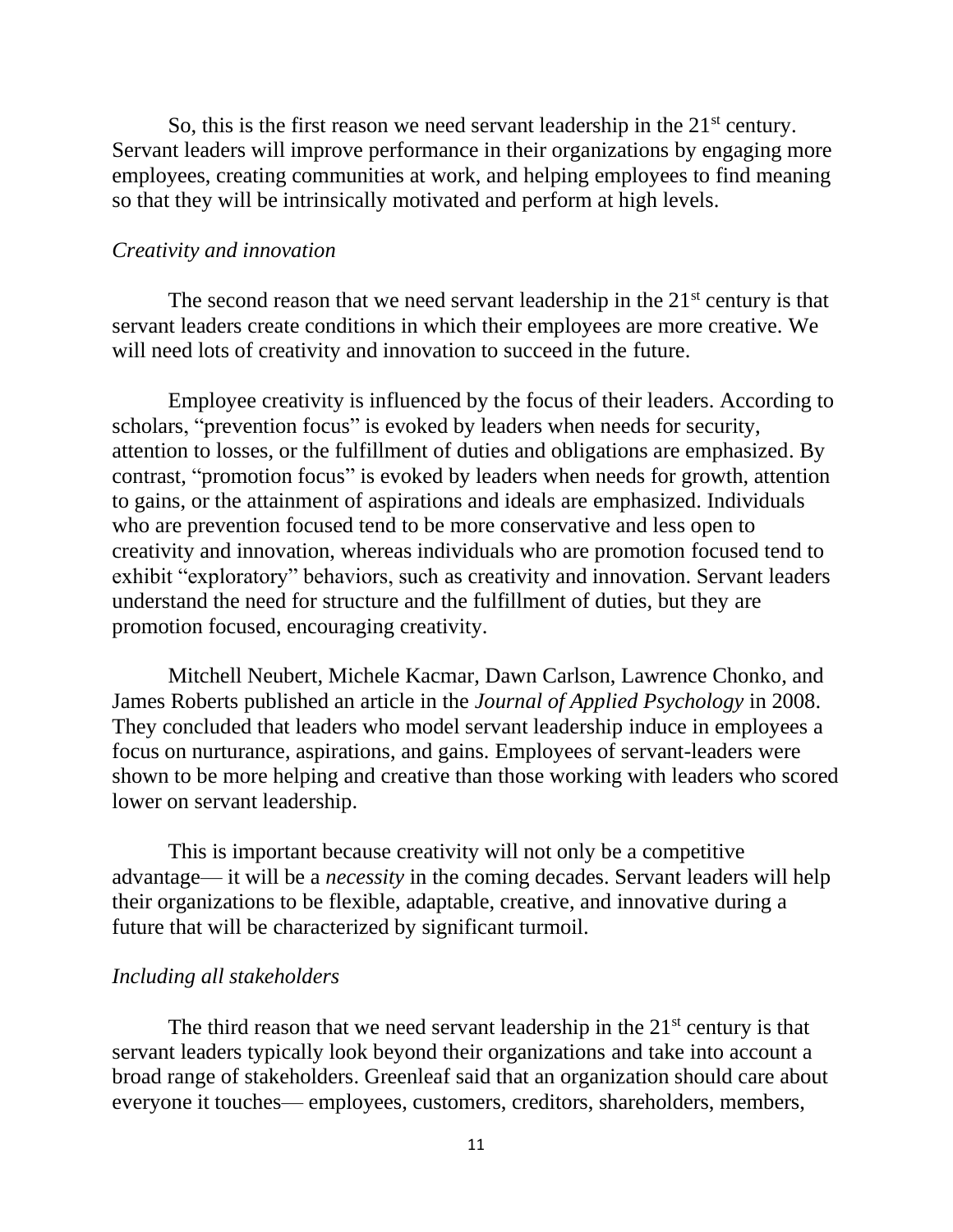communities, and society at large, including the least privileged. Research suggests that this broad view, this inclusive approach, results in greater organizational success.

In 2012, Suzanne Peterson, Benjamin Galvin, and Donald Lange published an article in the journal *Personnel Psychology*. Their study was based on interviews of 126 chief executive officers in technology organizations in Silicon Valley. They interviewed the CEOs at length, and then classified them as founders, narcissists, or servant leaders. They found a positive relationship between servant leadership and firm performance. Companies led by servant leaders generated better financial results than companies led by founders or narcissists. The researchers said that CEOs could improve their firms' performance if they adopted more inclusive forms of leadership, such as servant leadership, that take into account a broader number of stakeholders and that are more other-focused.

James Lemoine, Nathan Eva, Jeremy Meuser, and Patricia Falotico published an article in 2020 in *Business Horizons* in which they examined the stakeholder approach to leadership. They drew on more than 200 peer-reviewed articles as well as a number of case studies. They concluded that a broad stakeholder focus that includes employees, customers, suppliers, and communities, not just shareholders, is the optimal path for successful business performance.

I think that this broad view will be even more crucial in the coming decades because the world will continue to change in dramatic ways. Servant leaders will be tracking the broader changes and will take into account more stakeholders. This will make them more responsive to the changing external environment, giving them the opportunity to adapt and succeed. They will be better informed and will make better decisions.

### **Conclusion**

So these are just three reasons why I believe that servant leadership is radical enough for the 21<sup>st</sup> century. In fact, I believe that servant leadership is the *only* approach to leadership that is radical enough to meet the coming challenges. Servant leaders will improve performance in their organizations by engaging more employees, building communities at work, and helping employees to find meaning so that they will be intrinsically motivated and perform at high levels. Servant leaders will make sure their work environments encourage people to be more helpful and creative. And they will take a broader view of the world around them,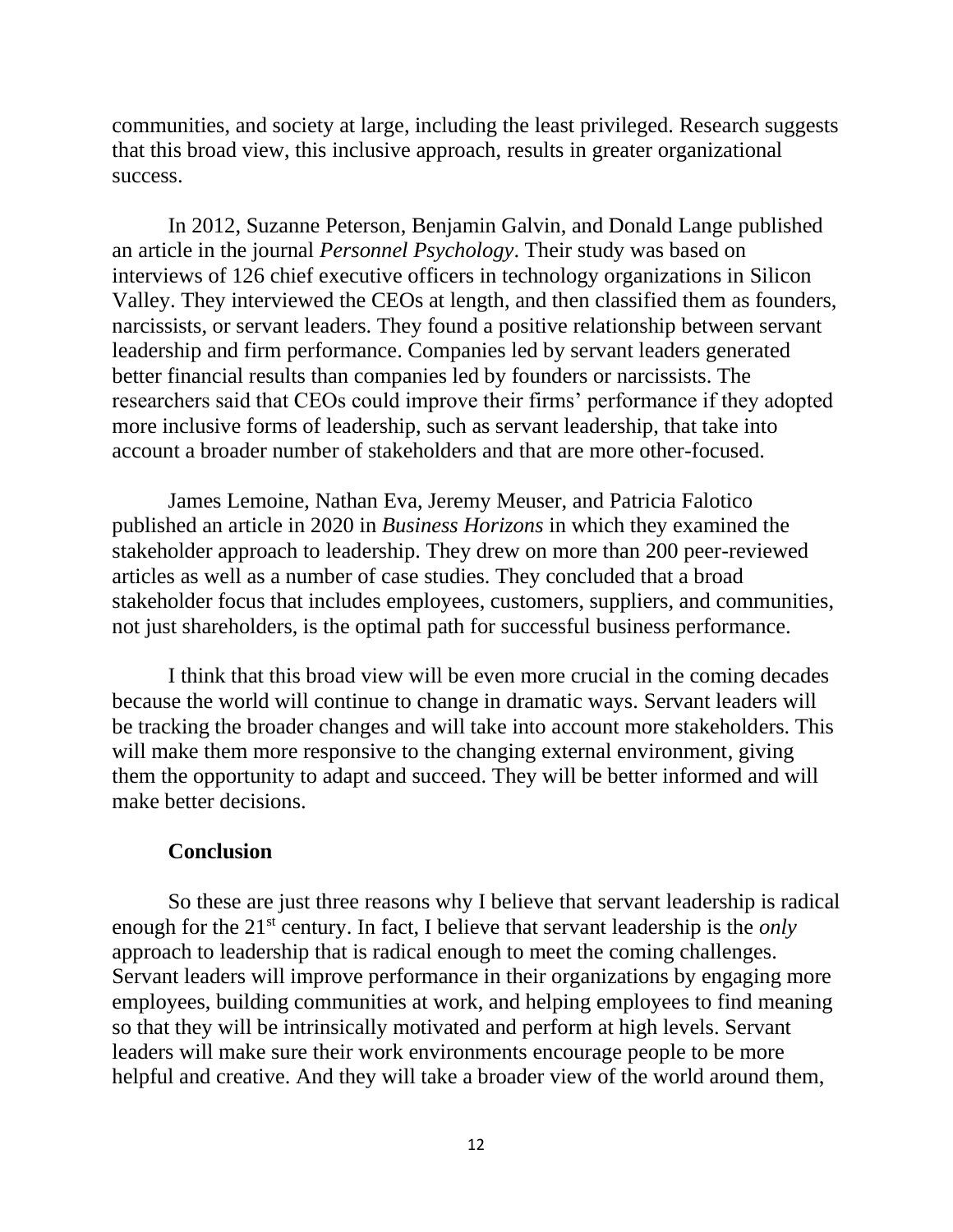making them more responsive and more successful in the very challenging years to come.

My hope is that many, many more people will learn and apply the principles of servant leadership. Servant leadership is what leadership *should* be. It is also what leadership *must* be, if we are to survive and thrive in the coming decades.

Thank you.

+++

# **References in the order mentioned:**

Robert K. Greenleaf, *The Servant as Leader* (Westfield, Indiana: The Greenleaf Center for Servant Leadership, 1970/2008).

Robert K. Greenleaf, *The Institution as Servant* (Westfield, Indiana: The Greenleaf Center for Servant Leadership, 1972/2009).

Robert Liden, Sandy Wayne, Hao Zhao, and David Henderson, "Servant leadership: Development of a multidimensional measure and multi-level assessment," *The Leadership Quarterly,* 2008, Vol. 19, 161-177.

Mark G. Ehrhart, "Leadership and Procedural Justice Climate as Antecedents of Unit-Level Organizational Citizenship Behavior," *Personnel Psychology*, 2004, Vol. 57, 61-94.

Fred O. Walumbwa, Chad A. Hartnell, and Adegoke Oke, "Servant Leadership, Procedural Justice Climate, Service Climate, Employee Attitudes, and Organizational Citizenship Behavior: A Cross-Level Investigation," *Journal of Applied Psychology*, 2010, Vol. 95, No. 3, 517-529.

Joseph M. Patrnchak, *The Engaged Enterprise: A Field Guide for the Servant-Leader* (Atlanta, Georgia: The Greenleaf Center for Servant Leadership, 2016).

Henry Mintzberg, "Rebuilding Companies as Communities," *Harvard Business Review,* July-August 2009.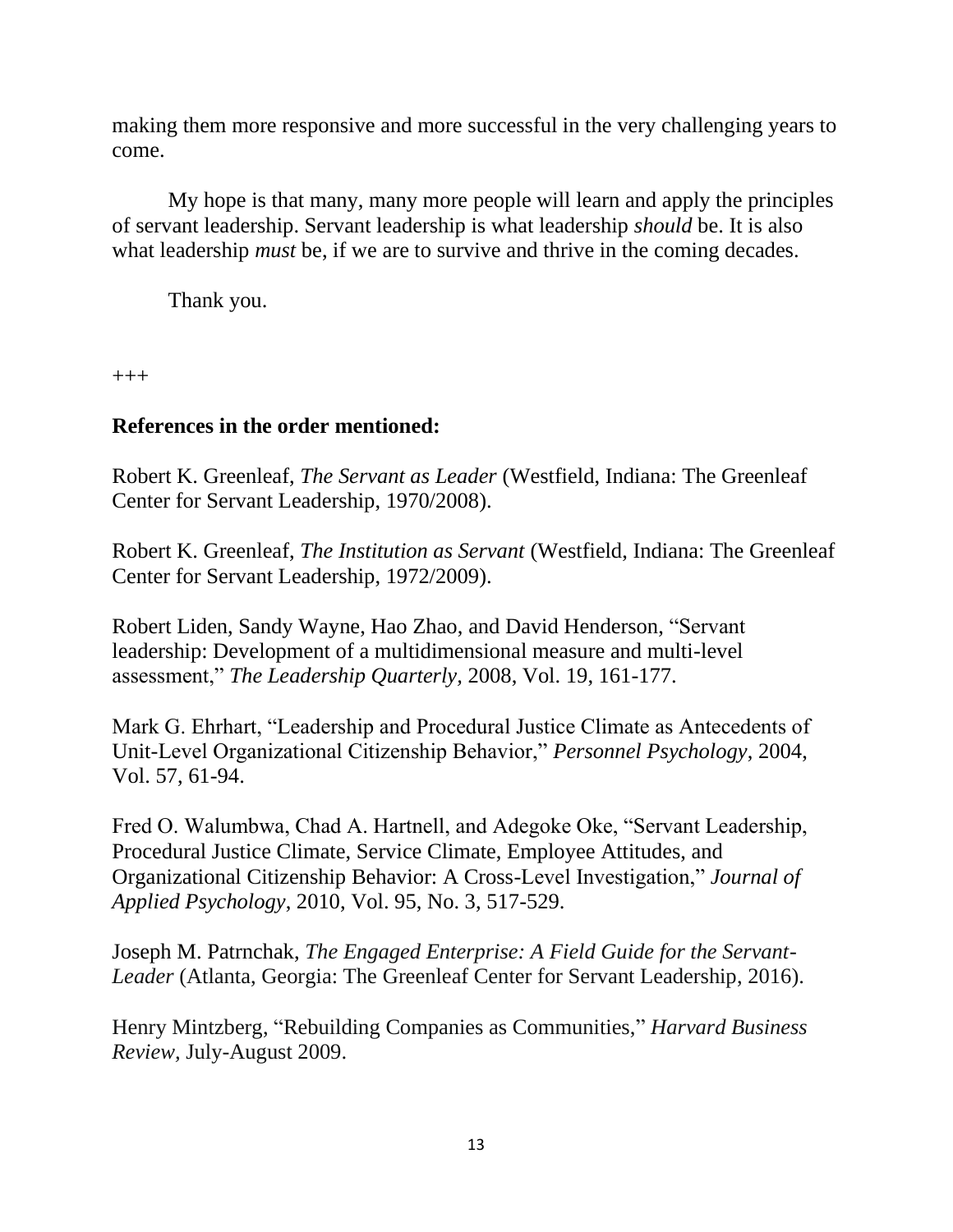Simon Sinek, *Leaders Eat Last: Why Some Teams Pull Together and Others Don't* (New York: Portfolio Penguin, 2014).

Kenneth W. Thomas, *Intrinsic Motivation at Work: Building Energy & Commitment* (San Francisco: Berrett-Koehler Publishers, Inc., 2002).

Catherine Bailey and Adrian Madden, "What Makes Work Meaningful—Or Meaningless," *MIT Sloan Management Review*, Summer 2016.

Adam M. Grant, "Does Intrinsic Motivation Fuel the Prosocial Fire? Motivational Synergy in Predicting Persistence, Performance, and Productivity," *Journal of Applied Psychology,* 2008, Vol. 93, No. 1.

Cheryl Bachelder, *Dare to Serve: How to Drive Superior Results by Serving Others (*Oakland, California: Berrett-Koehler Publishers, Inc., 2015).

Mitchell J. Neubert, K. Michele Kacmar, Dawn S. Carlson, Lawrence B. Chonko, and James A. Roberts, "Regulatory Focus as a Mediator of the Influence of Initiating Structure and Servant Leadership on Employee Behavior," *Journal of Applied Psychology*, 2008, Vol. 93, No. 6, 1220-1233.

Suzanne J. Peterson, Benjamin M. Galvin, and Donald Lange, "CEO Servant Leadership: Exploring Executive Characteristics and Firm Performance," *Personnel Psychology,* 2012, Vol. 65, 565-596.

G. James Lemoine, Nathan Eva, Jeremy D. Meuser, and Patricia Falotico, "Organizational performance with a broader focus: The case for a stakeholder approach to leadership," *Business Horizons*, Kelley School of Business, Indiana University, 2020.

## **About the Presenter:**

Dr. Kent M. Keith earned a B.A. from Harvard College, an M.A. from Oxford University, a Certificate in Japanese from Waseda University, a J.D. from the University of Hawaii, and an Ed.D. from the University of Southern California. He is a Rhodes Scholar. During his career he has served as an attorney, state government official, high tech park developer, YMCA executive, and President of two private universities. From 2007 to 2012 he served as CEO of the Greenleaf Center for Servant Leadership in the United States, and from 2012 to 2015 he